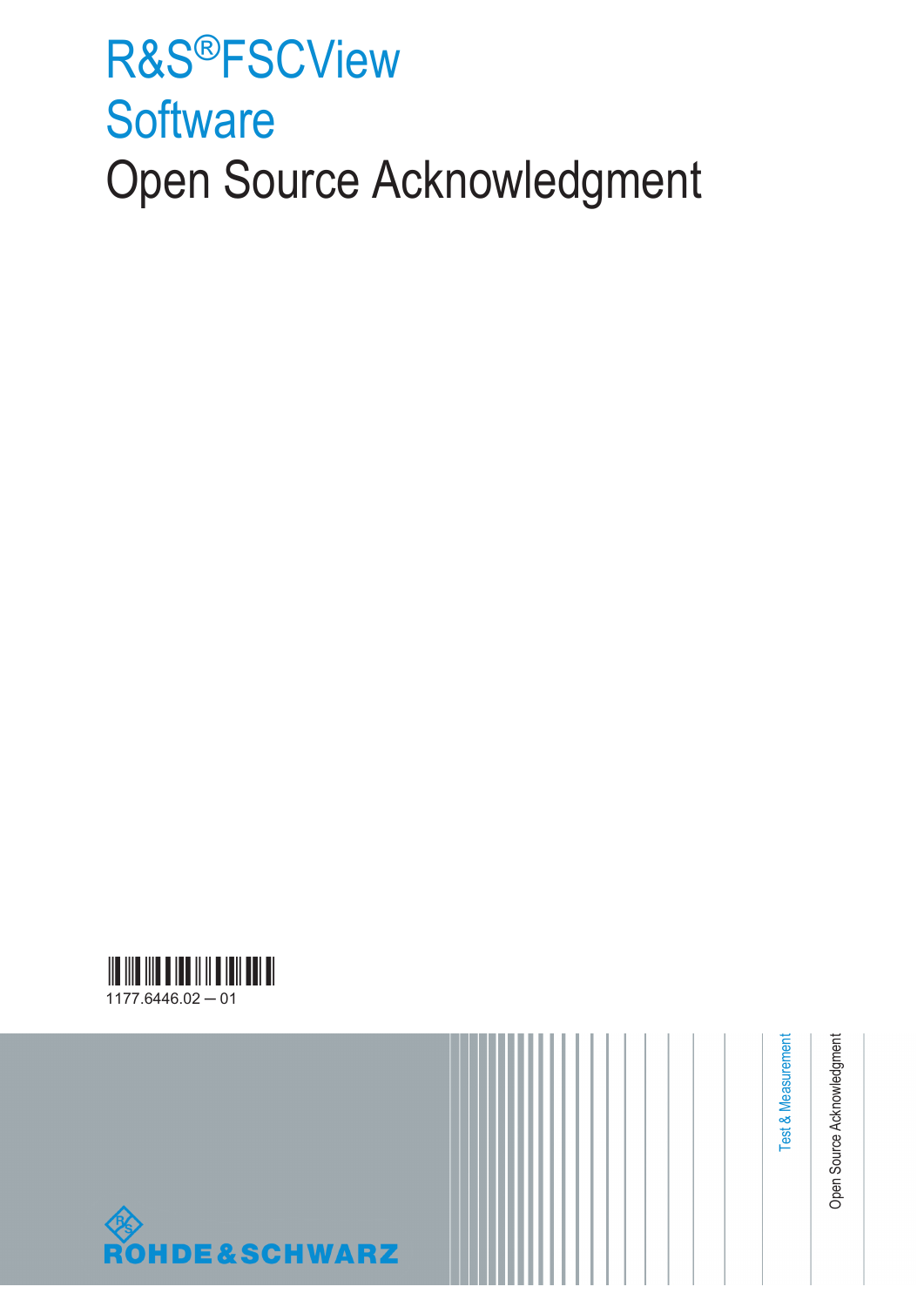## **Contents**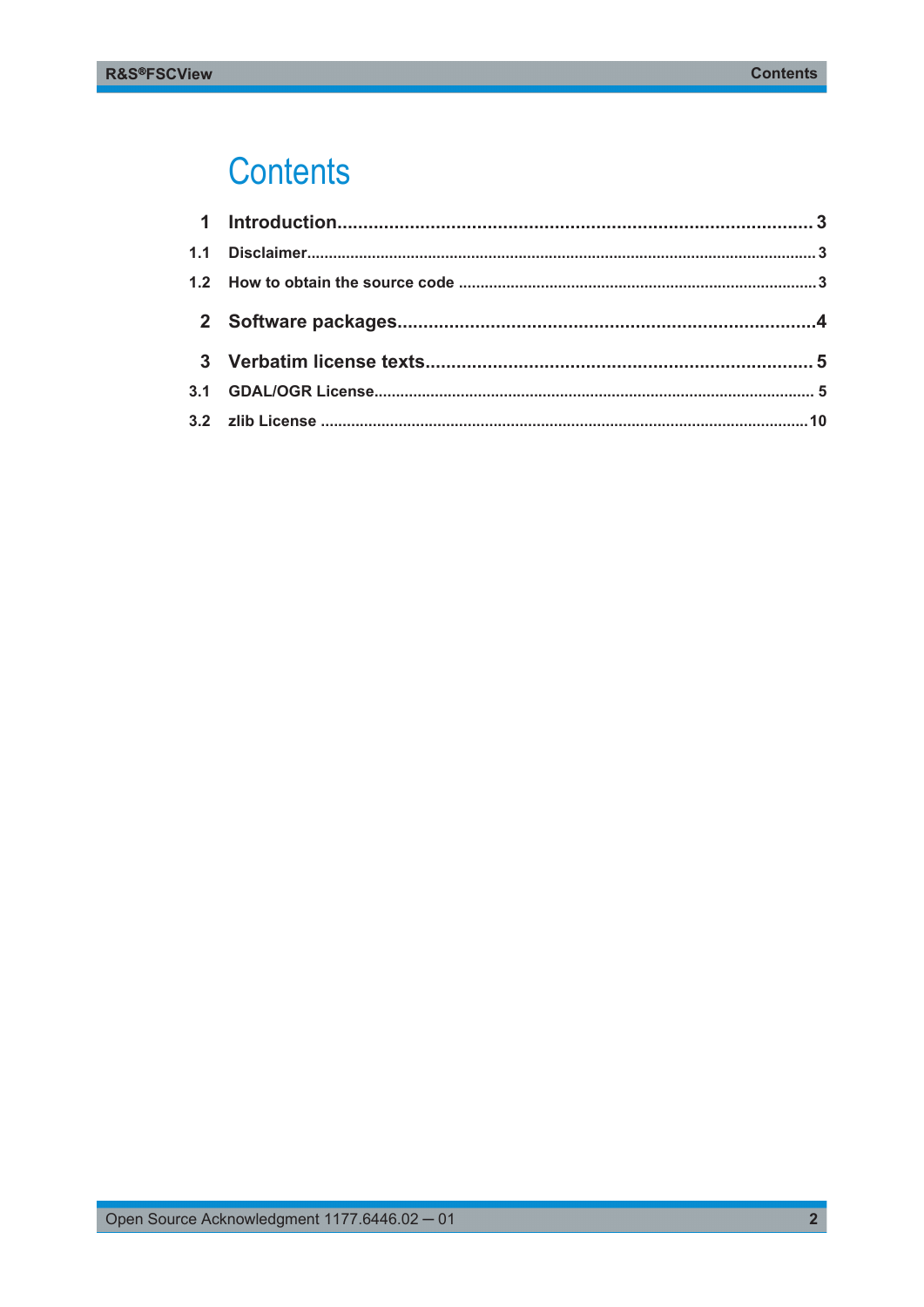## <span id="page-2-0"></span>1 Introduction

This product uses a number of open source software packages which are listed below.

The open source software is provided free of charge. You are entitled to use the open source software in accordance with the respective license conditions as provided in the following chapters.

Rohde & Schwarz would like to thank the open source community for their valuable contribution to embedded computing.

### **1.1 Disclaimer**

The open source software is distributed WITHOUT ANY WARRANTY; without even the implied warranty of MERCHANTABILITY or FITNESS FOR A PARTICULAR PUR-POSE. The respective licenses may contain more details.

### **1.2 How to obtain the source code**

The software included in this product may contain copyrighted software that is licensed under a license requiring us to provide the source code of that software, such as the GPL or LGPL. You may obtain the complete corresponding source code for such copyrighted software from us for an unlimited period of time and at no charge. In this case, please contact:

Rohde & Schwarz GmbH & Co. KG

Mühldorfstr. 15, 81671 München, Germany

Phone: +49 89 41 29 - 12345

Email: [customersupport@rohde-schwarz.com](mailto:customersupport@rohde-schwarz.com)

Internet: [www.customersupport.rohde-schwarz.com](http://www.customersupport.rohde-schwarz.com)

This offer is valid to anyone in receipt of this information.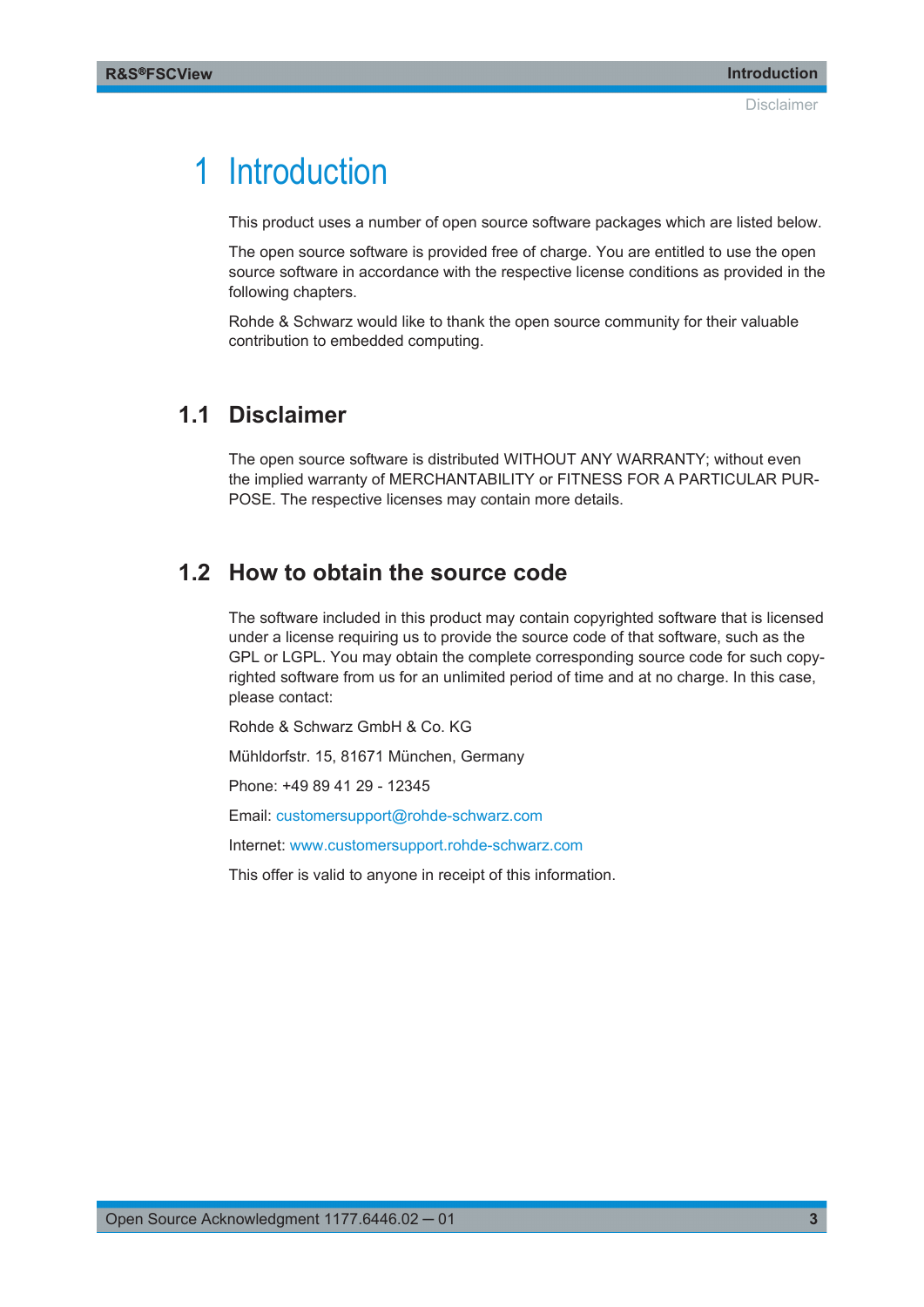## <span id="page-3-0"></span>2 Software packages

The software contained in this product makes use of the following open source software packages.

| Package     | License                 |
|-------------|-------------------------|
| <b>GDAL</b> | <b>GDAL/OGR License</b> |
| zlib 1.2.8  | zlib License            |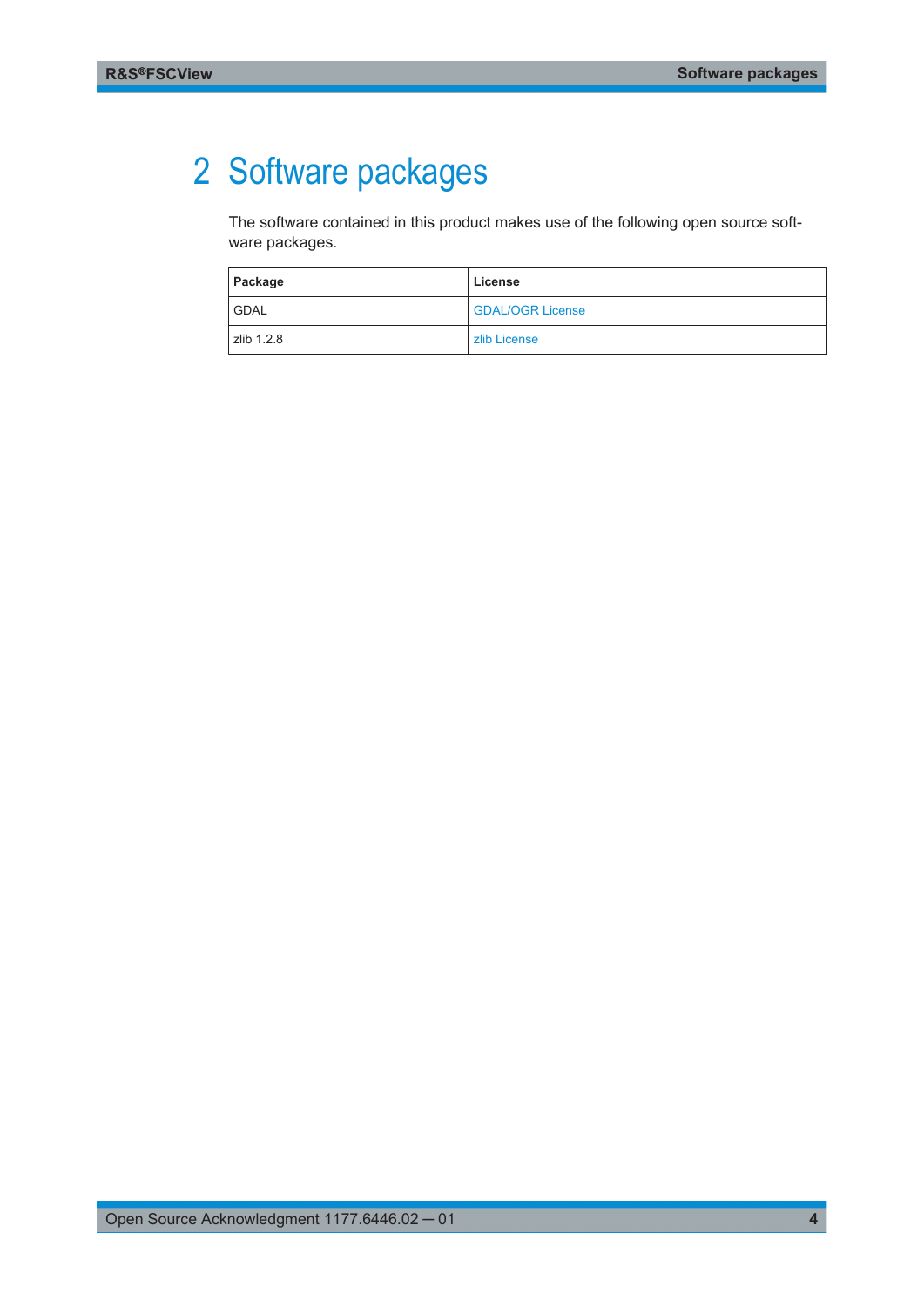## <span id="page-4-0"></span>3 Verbatim license texts

### **3.1 GDAL/OGR License**

This file attempts to include all licenses that apply within the GDAL/OGR source tree, in particular any that are supposed to be exposed to the end user for credit requirements for instance. The contents of this file can be displayed from GDAL commandline utilities using the license commandline switch.

#### **GDAL/OGR General**

In general GDAL/OGR is licensed under an MIT/X style license with the following terms:

Permission is hereby granted, free of charge, to any person obtaining a copy of this software and associated documentation files (the "Software"), to deal in the Software without restriction, including without limitation the rights to use, copy, modify, merge, publish, distribute, sublicense, and/or sell copies of the Software, and to permit persons to whom the Software is furnished to do so, subject to the following conditions:

The above copyright notice and this permission notice shall be included in all copies or substantial portions of the Software.

THE SOFTWARE IS PROVIDED "AS IS", WITHOUT WARRANTY OF ANY KIND, EXPRESS OR IMPLIED, INCLUDING BUT NOT LIMITED TO THE WARRANTIES OF MERCHANTABILITY, FITNESS FOR A PARTICULAR PURPOSE AND NONIN-FRINGEMENT. IN NO EVENT SHALL THE AUTHORS OR COPYRIGHT HOLDERS BE LIABLE FOR ANY CLAIM, DAMAGES OR OTHER LIABILITY, WHETHER IN AN ACTION OF CONTRACT, TORT OR OTHERWISE, ARISING FROM, OUT OF OR IN CONNECTION WITH THE SOFTWARE OR THE USE OR OTHER DEALINGS IN THE SOFTWARE.

#### **gdal/frmts/gtiff/tif\_float.c**

Copyright (c) 2002, Industrial Light & Magic, a division of Lucas Digital Ltd. LLC. All rights reserved.

Redistribution and use in source and binary forms, with or without modification, are permitted provided that the following conditions are met:

- 1. Redistributions of source code must retain the above copyright notice, this list of conditions and the following disclaimer.
- 2. Redistributions in binary form must reproduce the above copyright notice, this list of conditions and the following disclaimer in the documentation and/or other materials provided with the distribution.
- 3. Neither the name of Industrial Light & Magic nor the names of its contributors may be used to endorse or promote products derived from this software without specific prior written permission.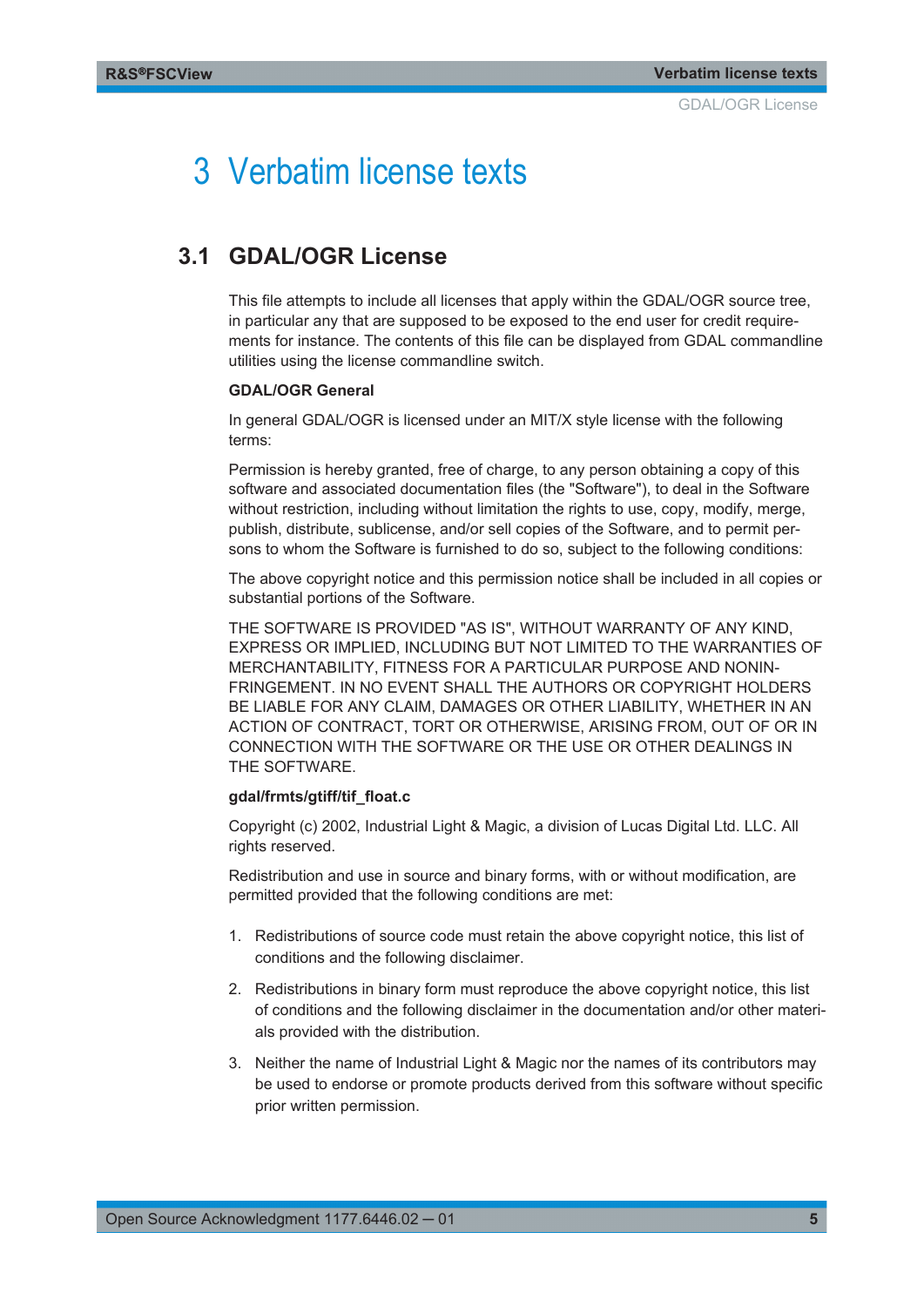THIS SOFTWARE IS PROVIDED BY THE COPYRIGHT HOLDERS AND CONTRIBU-TORS "AS IS" AND ANY EXPRESS OR IMPLIED WARRANTIES, INCLUDING, BUT NOT LIMITED TO, THE IMPLIED WARRANTIES OF MERCHANTABILITY AND FIT-NESS FOR A PARTICULAR PURPOSE ARE DISCLAIMED. IN NO EVENT SHALL THE COPYRIGHT OWNER OR CONTRIBUTORS BE LIABLE FOR ANY DIRECT, INDIRECT, INCIDENTAL, SPECIAL, EXEMPLARY, OR CONSEQUENTIAL DAM-AGES (INCLUDING, BUT NOT LIMITED TO, PROCUREMENT OF SUBSTITUTE GOODS OR SERVICES; LOSS OF USE, DATA, OR PROFITS; OR BUSINESS INTERRUPTION) HOWEVER CAUSED AND ON ANY THEORY OF LIABILITY, WHETHER IN CONTRACT, STRICT LIABILITY, OR TORT (INCLUDING NEGLI-GENCE OR OTHERWISE) ARISING IN ANY WAY OUT OF THE USE OF THIS SOFTWARE, EVEN IF ADVISED OF THE POSSIBILITY OF SUCH DAMAGE.

#### **gdal/frmts/hdf4/hdf-eos/\***

Copyright (C) 1996 Hughes and Applied Research Corporation.

Permission to use, modify, and distribute this software and its documentation for any purpose without fee is hereby granted, provided that the above copyright notice appear in all copies and that both that copyright notice and this permission notice appear in supporting documentation.

#### **gdal/frmts/pcraster/libcsf**

Copyright (c) 1997-2003, Utrecht University. All rights reserved.

Redistribution and use in source and binary forms, with or without modification, are permitted provided that the following conditions are met:

- 1. Redistributions of source code must retain the above copyright notice, this list of conditions and the following disclaimer.
- 2. Redistributions in binary form must reproduce the above copyright notice, this list of conditions and the following disclaimer in the documentation and/or other materials provided with the distribution.
- 3. Neither the name of Utrecht University nor the names of its contributors may be used to endorse or promote products derived from this software without specific prior written permission.

THIS SOFTWARE IS PROVIDED BY THE COPYRIGHT HOLDERS AND CONTRIBU-TORS "AS IS" AND ANY EXPRESS OR IMPLIED WARRANTIES, INCLUDING, BUT NOT LIMITED TO, THE IMPLIED WARRANTIES OF MERCHANTABILITY AND FIT-NESS FOR A PARTICULAR PURPOSE ARE DISCLAIMED. IN NO EVENT SHALL THE COPYRIGHT OWNER OR CONTRIBUTORS BE LIABLE FOR ANY DIRECT, INDIRECT, INCIDENTAL, SPECIAL, EXEMPLARY, OR CONSEQUENTIAL DAM-AGES (INCLUDING, BUT NOT LIMITED TO, PROCUREMENT OF SUBSTITUTE GOODS OR SERVICES; LOSS OF USE, DATA, OR PROFITS; OR BUSINESS INTERRUPTION) HOWEVER CAUSED AND ON ANY THEORY OF LIABILITY, WHETHER IN CONTRACT, STRICT LIABILITY, OR TORT (INCLUDING NEGLI-GENCE OR OTHERWISE) ARISING IN ANY WAY OUT OF THE USE OF THIS SOFTWARE, EVEN IF ADVISED OF THE POSSIBILITY OF SUCH DAMAGE.

#### **gdal/frmts/grib/degrib/\***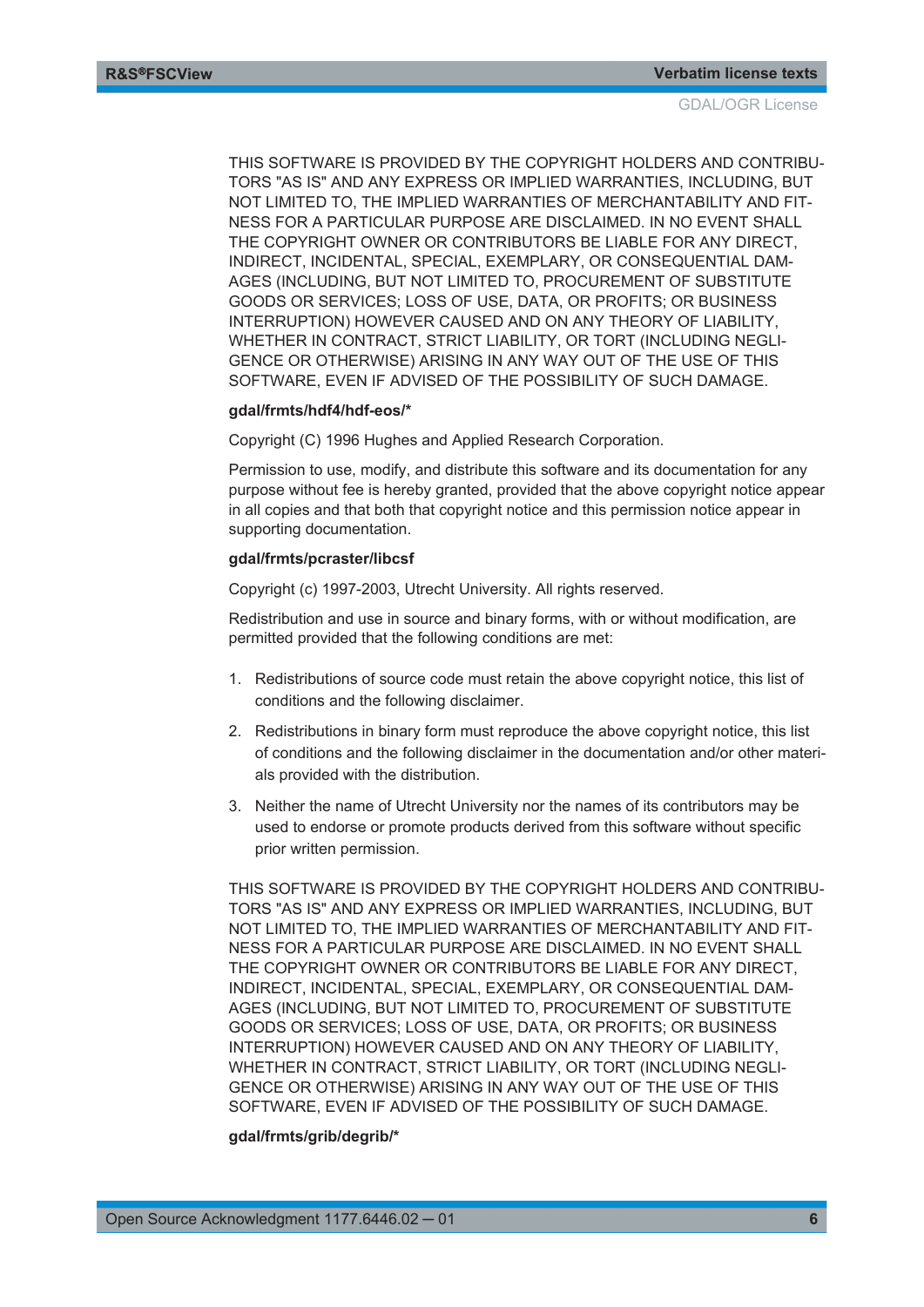The degrib and g2clib source code are modified versions of code produced by NOAA NWS and are in the public domain subject to the following restrictions:

http://www.weather.gov/im/softa.htm

DISCLAIMER. The United States Government makes no warranty, expressed or implied, as to the usefulness of the software and documentation for any purpose. The U.S. Government, its instrumentalities, officers, employees, and agents assumes no responsibility (1) for the use of the software and documentation listed below, or (2) to provide technical support to users.

http://www.weather.gov/disclaimer.php

The information on government servers are in the public domain, unless specifically annotated otherwise, and may be used freely by the public so long as you do not 1) claim it is your own (e.g. by claiming copyright for NWS information -- see below), 2) use it in a manner that implies an endorsement or affiliation with NOAA/NWS, or 3) modify it in content and then present it as official government material. You also cannot present information of your own in a way that makes it appear to be official government information.

The user assumes the entire risk related to its use of this data. NWS is providing this data "as is," and NWS disclaims any and all warranties, whether express or implied, including (without limitation) any implied warranties of merchantability or fitness for a particular purpose. In no event will NWS be liable to you or to any third party for any direct, indirect, incidental, consequential, special or exemplary damages or lost profit resulting from any use or misuse of this data.

As required by 17 U.S.C. 403, third parties producing copyrighted works consisting predominantly of the material appearing in NWS Web pages must provide notice with such work(s) identifying the NWS material incorporated and stating that such material is not subject to copyright protection.

#### **port/cpl\_minizip\***

This is version 2005-Feb-10 of the Info-ZIP copyright and license. The definitive version of this document should be available at ftp://ftp.info-zip.org/pub/infozip/ license.html indefinitely.

Copyright (c) 1990-2005 Info-ZIP. All rights reserved.

For the purposes of this copyright and license, "Info-ZIP" is defined as the following set of individuals:

Mark Adler, John Bush, Karl Davis, Harald Denker, Jean-Michel Dubois, Jean-loup Gailly, Hunter Goatley, Ed Gordon, Ian Gorman, Chris Herborth, Dirk Haase, Greg Hartwig, Robert Heath, Jonathan Hudson, Paul Kienitz, David Kirschbaum, Johnny Lee, Onno van der Linden, Igor Mandrichenko, Steve P. Miller, Sergio Monesi, Keith Owens, George Petrov, Greg Roelofs, Kai Uwe Rommel, Steve Salisbury, Dave Smith, Steven M. Schweda, Christian Spieler, Cosmin Truta, Antoine Verheijen, Paul von Behren, Rich Wales, Mike White.

This software is provided "as is," without warranty of any kind, express or implied. In no event shall Info-ZIP or its contributors be held liable for any direct, indirect, incidental, special or consequential damages arising out of the use of or inability to use this software.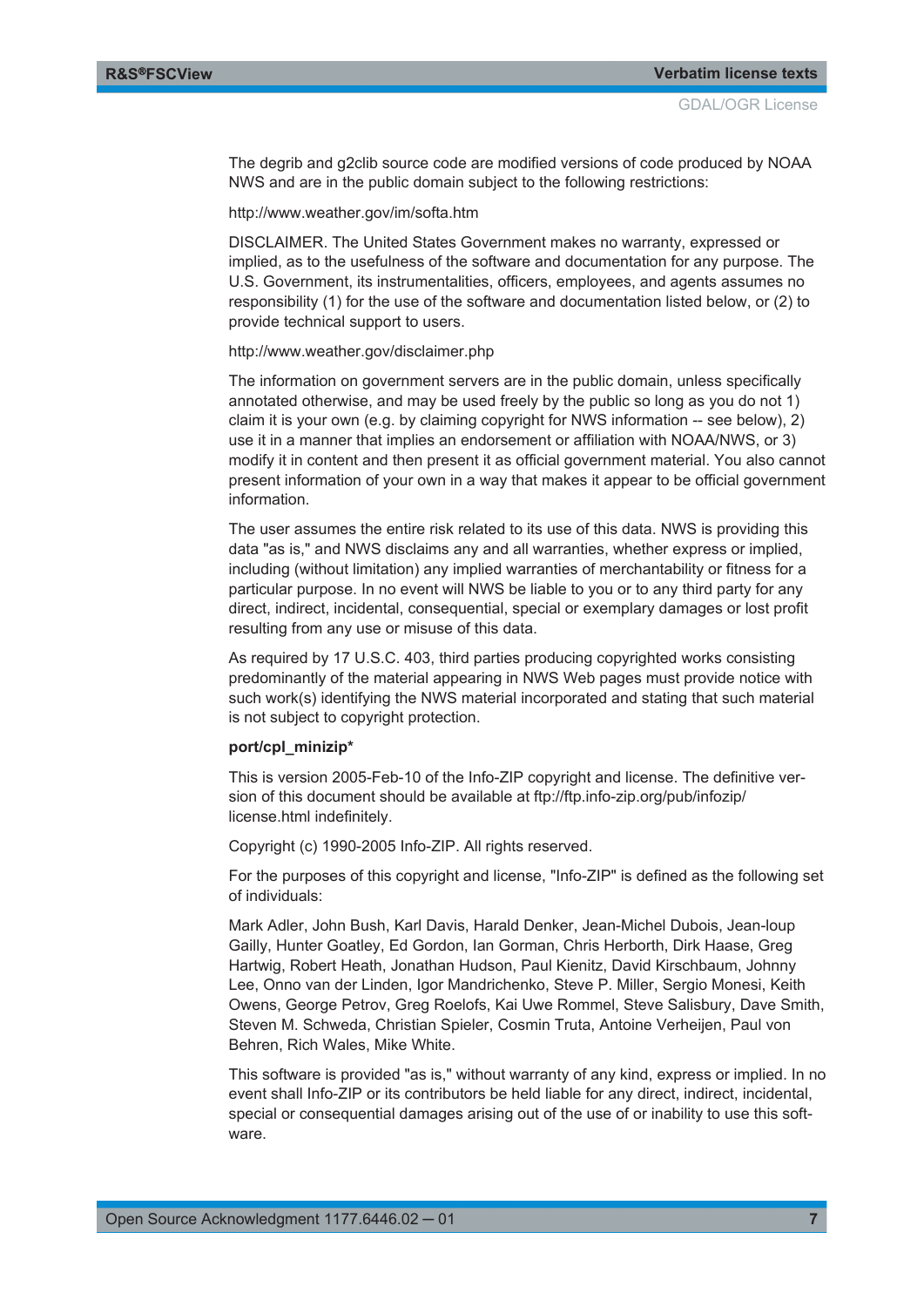Permission is granted to anyone to use this software for any purpose, including commercial applications, and to alter it and redistribute it freely, subject to the following restrictions:

- 1. Redistributions of source code must retain the above copyright notice, definition, disclaimer, and this list of conditions.
- 2. Redistributions in binary form (compiled executables) must reproduce the above copyright notice, definition, disclaimer, and this list of conditions in documentation and/or other materials provided with the distribution. The sole exception to this condition is redistribution of a standard UnZipSFX binary (including SFXWiz) as part of a self-extracting archive; that is permitted without inclusion of this license, as long as the normal SFX banner has not been removed from the binary or disabled.
- 3. Altered versions including, but not limited to, ports to new operating systems, existing ports with new graphical interfaces, and dynamic, shared, or static library versions must be plainly marked as such and must not be misrepresented as being the original source. Such altered versions also must not be misrepresented as being Info-ZIP releases including, but not limited to, labeling of the altered versions with the names "Info-ZIP" (or any variation thereof, including, but not limited to, different capitalizations), "Pocket UnZip," "WiZ" or "MacZip" without the explicit permission of Info-ZIP. Such altered versions are further prohibited from misrepresentative use of the Zip-Bugs or Info-ZIP e-mail addresses or of the Info-ZIP URL(s).
- 4. Info-ZIP retains the right to use the names "Info-ZIP," "Zip," "UnZip," "UnZipSFX," "WiZ," "Pocket UnZip," "Pocket Zip," and "MacZip" for its own source and binary releases.

#### **gdal/ogr/ogrsf\_frmts/dxf/intronurbs.cpp**

This code is derived from the code associated with the book "An Introduction to NURBS" by David F. Rogers. More information on the book and the code is available at:

http://www.nar-associates.com/nurbs/

Copyright (c) 2009, David F. Rogers. All rights reserved.

Redistribution and use in source and binary forms, with or without modification, are permitted provided that the following conditions are met:

- 1. Redistributions of source code must retain the above copyright notice, this list of conditions and the following disclaimer.
- 2. Redistributions in binary form must reproduce the above copyright notice, this list of conditions and the following disclaimer in the documentation and/or other materials provided with the distribution.
- 3. Neither the name of the David F. Rogers nor the names of its contributors may be used to endorse or promote products derived from this software without specific prior written permission.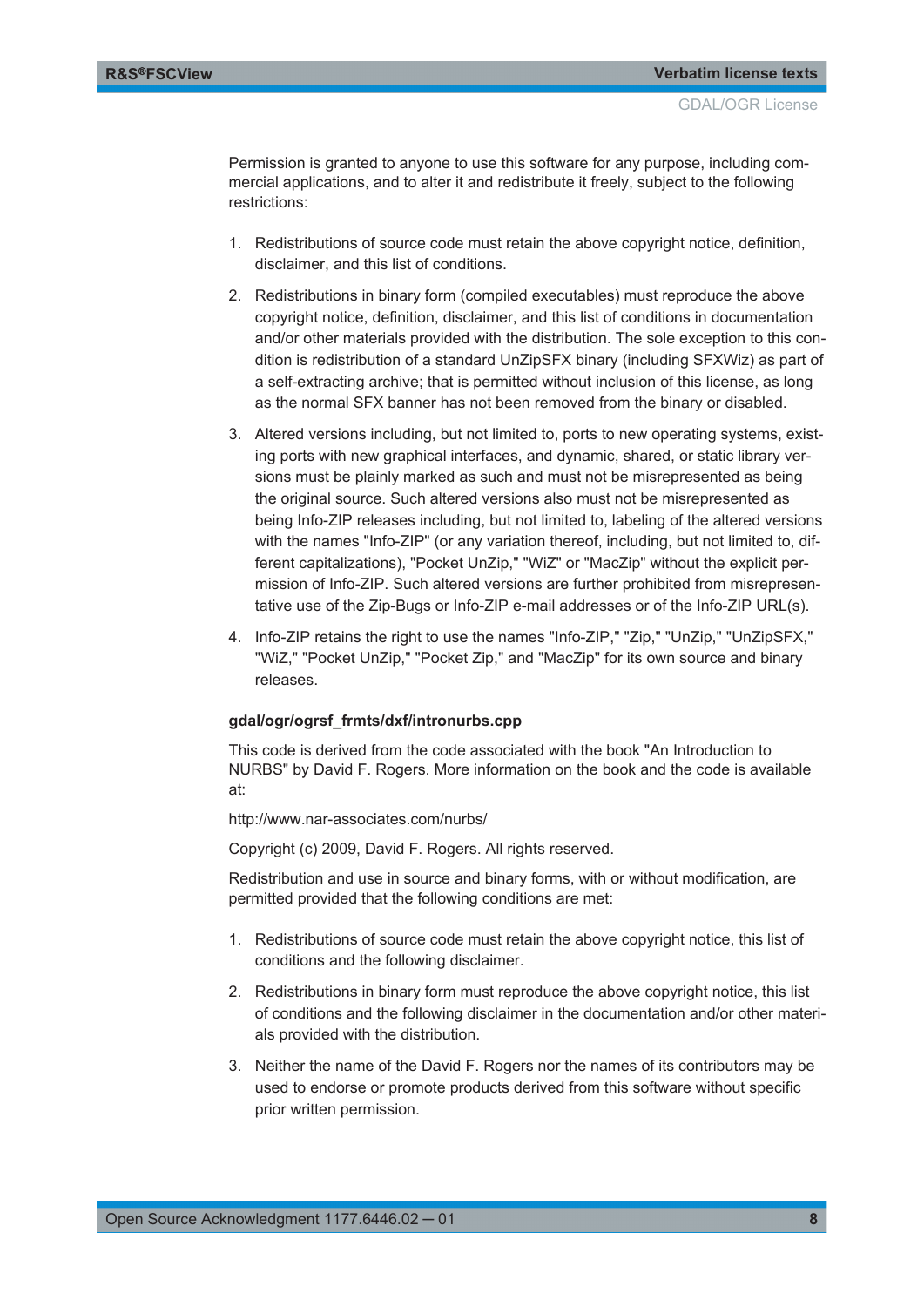THIS SOFTWARE IS PROVIDED BY THE COPYRIGHT HOLDERS AND CONTRIBU-TORS "AS IS" AND ANY EXPRESS OR IMPLIED WARRANTIES, INCLUDING, BUT NOT LIMITED TO, THE IMPLIED WARRANTIES OF MERCHANTABILITY AND FIT-NESS FOR A PARTICULAR PURPOSE ARE DISCLAIMED. IN NO EVENT SHALL THE COPYRIGHT HOLDER OR CONTRIBUTORS BE LIABLE FOR ANY DIRECT, INDIRECT, INCIDENTAL, SPECIAL, EXEMPLARY, OR CONSEQUENTIAL DAM-AGES (INCLUDING, BUT NOT LIMITED TO, PROCUREMENT OF SUBSTITUTE GOODS OR SERVICES; LOSS OF USE, DATA, OR PROFITS; OR BUSINESS INTERRUPTION) HOWEVER CAUSED AND ON ANY THEORY OF LIABILITY, WHETHER IN CONTRACT, STRICT LIABILITY, OR TORT (INCLUDING NEGLI-GENCE OR OTHERWISE) ARISING IN ANY WAY OUT OF THE USE OF THIS SOFTWARE, EVEN IF ADVISED OF THE POSSIBILITY OF SUCH DAMAGE.

#### **gdal/alg/thinplatespline.cpp**

IEEE754 log() code derived from: @(#)e\_log.c 1.3 95/01/18

Copyright (C) 1993 by Sun Microsystems, Inc. All rights reserved.

Developed at SunSoft, a Sun Microsystems, Inc. business.

Permission to use, copy, modify, and distribute this software is freely granted, provided that this notice is preserved.

#### **gdal/alg/libqhull**

Only applies when GDAL is compiled with internal qhull support

Qhull, Copyright (c) 1993-2012

C.B. Barber

Arlington, MA and The National Science and Technology Research Center for Computation and Visualization of Geometric Structures (The Geometry Center) University of Minnesota.

#### email: qhull@qhull.org

This software includes Qhull from C.B. Barber and The Geometry Center. Qhull is copyrighted as noted above. Qhull is free software and may be obtained via http from www.qhull.org. It may be freely copied, modified, and redistributed under the following conditions:

- 1. All copyright notices must remain intact in all files.
- 2. A copy of this text file must be distributed along with any copies of Qhull that you redistribute; this includes copies that you have modified, or copies of programs or other software products that include Qhull.
- 3. If you modify Qhull, you must include a notice giving the name of the person performing the modification, the date of modification, and the reason for such modification.
- 4. When distributing modified versions of Qhull, or other software products that include Qhull, you must provide notice that the original source code may be obtained as noted above.